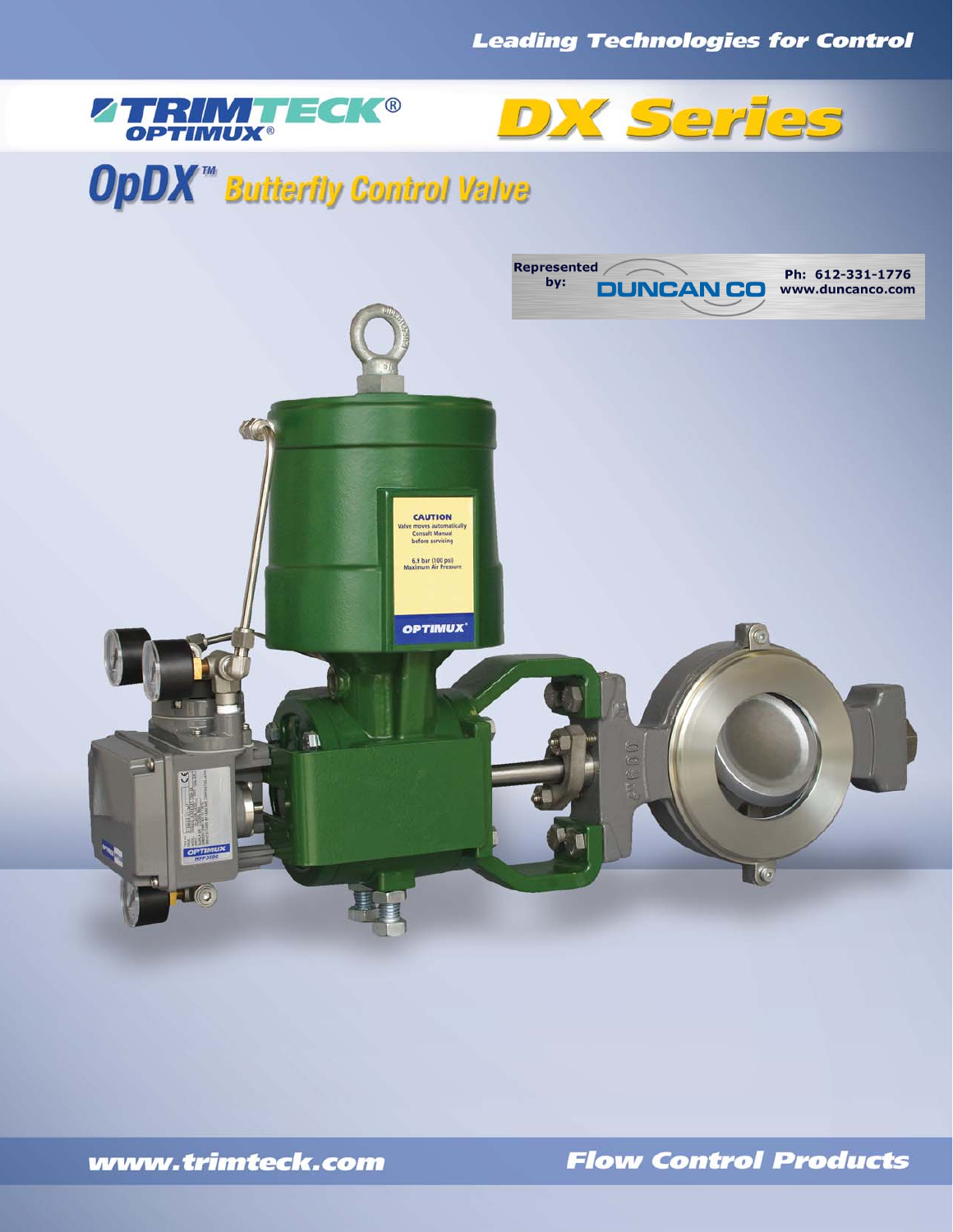## **OpDX** Control Valve



The high performance OpDX, rotary valve uses a pressure assisted seating concept, to achieve a bi-directional bubbletight shutoff while maintaining low breakout torque, specially at every first opening actuation, at both high and low pressure drops. It is available in ANSI Classes 150 thru 2500 and in sizes from 2 to 30-inch. OpDX is available in carbon steel, stainless steel and other alloys. The seat design assures low breakout torque by utilizing the pressure drop across the valve to aid the seating process. Combined with a high-thrust cylinder actuator and eccentriccammed disk, it is possible to achieve a high performance throttling – even under large pressure drops in the valve.

## **OpDX's Eccentric Cammed Disk**

A double offset has been designed into the disk to lift it out of the seat immediately upon opening actuation, this avoids wear on the seat and disk, by reducing leakage and parts replacement. It also improves throttling by eliminating friction.

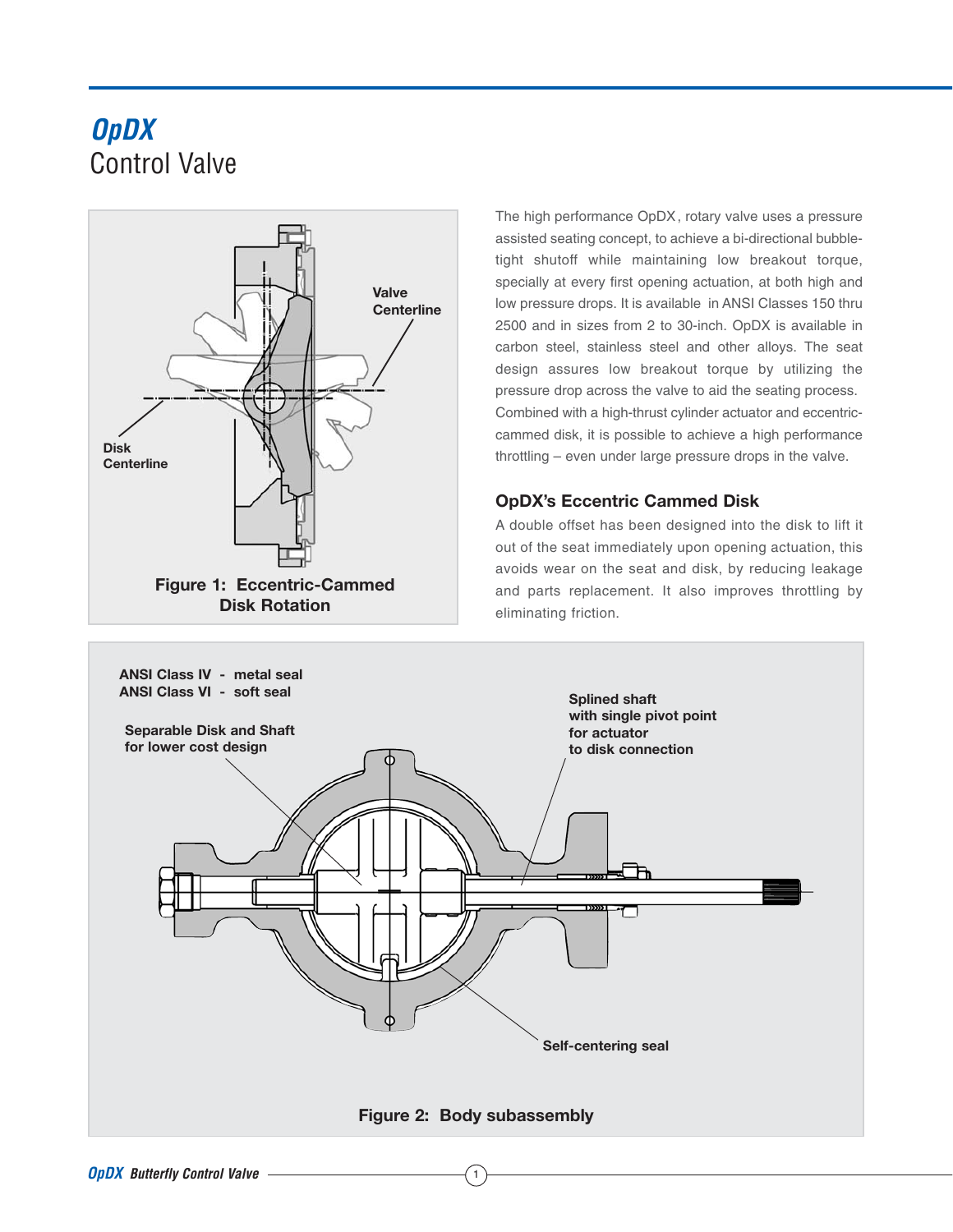

## **OpDX** Seating Principles

The OpDX seating concepts utilize the pressure drop across the valve to force the soft seat to bubble-tight shutoff in either flow direction, including alternating flow applications. It is done in such a way that seating capacity is increased, as differential pressure is increased. The soft seats achieve ANSI Class VI shutoff.

## **Figure 3**

As pressure enters the seat cavity formed between the seat and the shaft downstream, the seat jams into the disk, causing it to seat tighter against the disk.

#### **Table I: Seat Leakage**

| Metal Seat  | <b>ANSI Class IV</b> |
|-------------|----------------------|
| Soft Seat   | <b>ANSI Class VI</b> |
| Flow Seat   | 2% of Rated $C_V$    |
| Double Seat | <b>ANSI Class IV</b> |

### **Figure 4**

As pressure enters the seat cavity formed between the seat with the shaft upstream, the seat tends to toggle or flatten out, causing it to seal tighter against the disk.

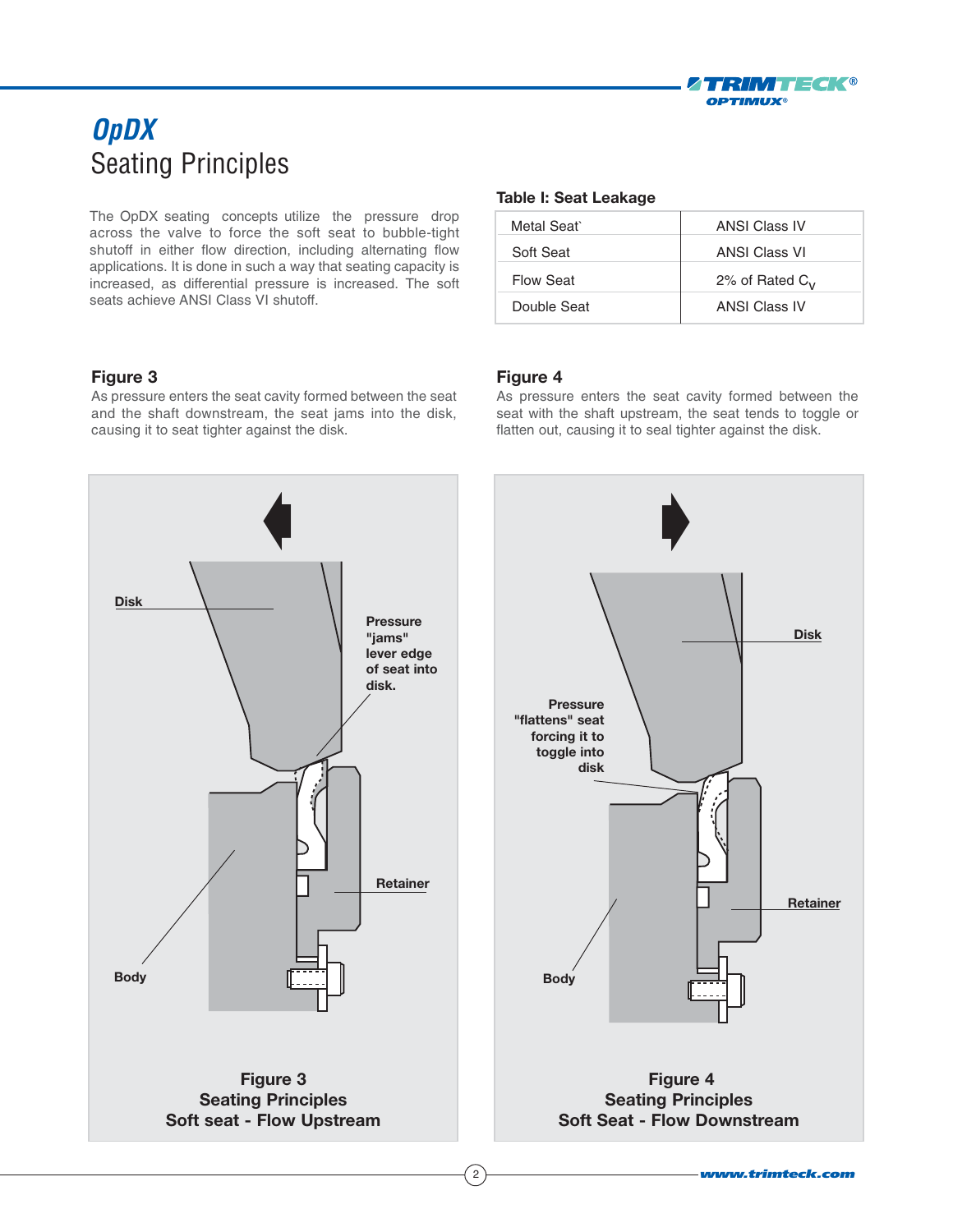## **OpDX** Flow

## **Flow Direction**

OpDX allows two different operating directions: shaft upstream or shaft downstream, depending on service conditions. With the shaft downstream, the flow tends to open the valve, and with the shaft upstream the flow tends to close the valve.

Whenever possible it is recommended that OpDX valves be installed with the shaft downstream so as to result in a lower dynamic torque when the valve is open. On liquid service, with the shaft installed upstream, the forces produced from liquid inertia can cause system and valve serious problems such as waterhammer or flow instability as the valve closes.

For gas service, if the flow must assist fail-open applications, the valve must be installed with the shaft downstream and with the shaft upstream if flow must assist fail-closed applications.

However shaft installation must be always upstream if the flow must assist fail-closed applications and to insure the valve disk moves to the closed position.

For liquid services, all the valves must be installed with the shaft downstream whatever fail-safe application is required.







**Figure 6: Flow direction**

## **Flow Characteristic**

3

The inherent characteristic of OpDX is a modified parabolic characteristic curve. Other characteristics are available by simply replacing the positioner cam to obtain the proper characteristic curve required.

Other cams for flow characteristics such as inherent linear and equal-percentage as well as a linear rate between **Figure 5: Flow Characteristics** signal and shaft rotation are also available.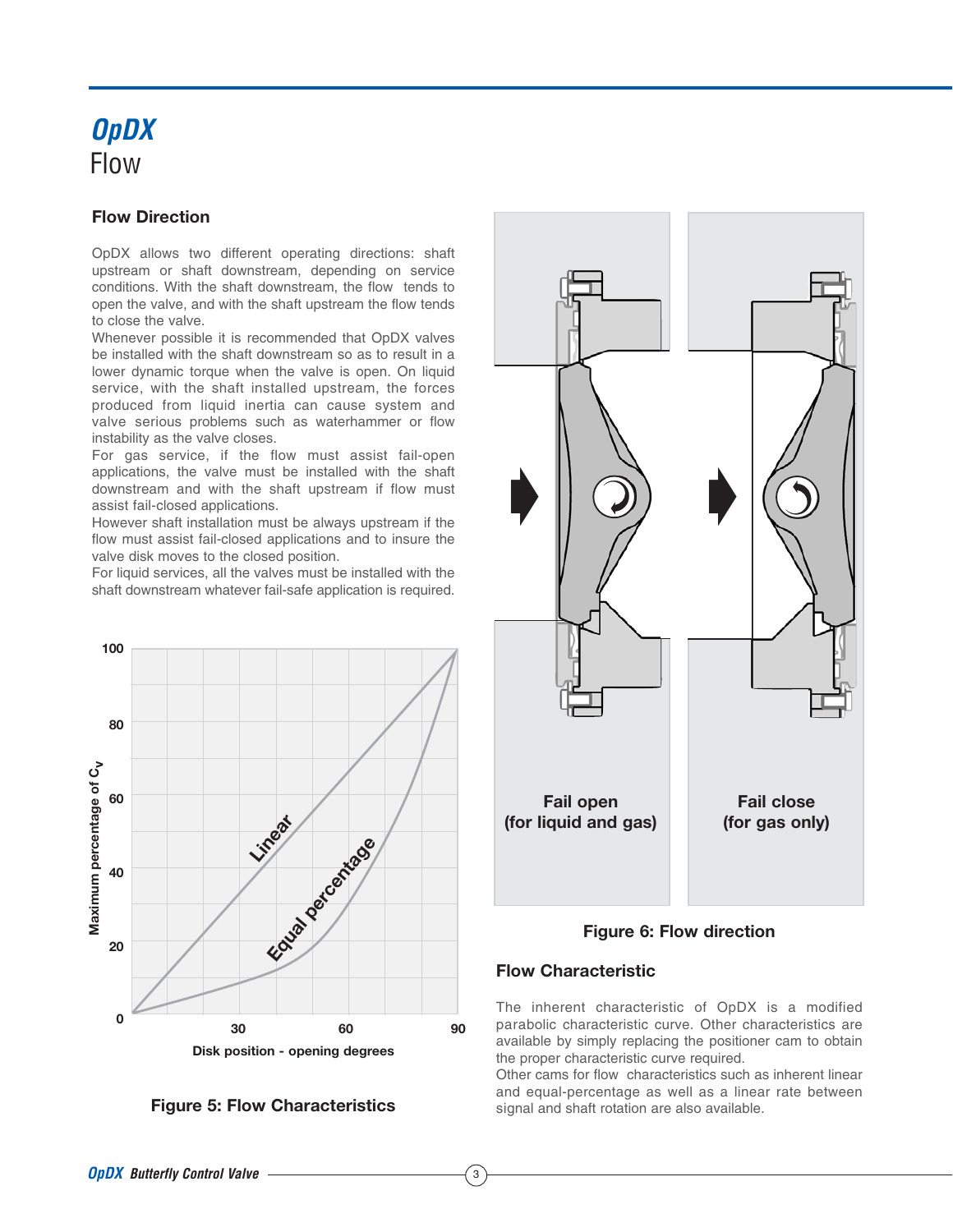## **OpDX** Disk, Seats

## **Disk**

OpDX body and disk assembly was designed to ensure a wide range of flow capacity. The concave profile on one side of the disk allows for an increased flow capacity while reinforcement ribs on the other side prevents the disk from flection effects specially under high differential pressures. The disk is also provided with a disk-stop to protect the seat from damage due to overstroking.

## **Soft Seat**

OpDX soft seat maintains a properly designed configuration that provides a bubble-tight shutoff equal to ANSI Class IV to be achieved.

## **Dual Seat**

OpDX dual seats incorporates both soft seat and the flexible lip metal seat for added protection.

## **Metal Seat**

Metal seats are used for applications involving higher temperatures than those permitted by the soft seat. The design incorporates a highly flexible lip which assures full circle contact between the seat and disk when the valve is closed.

TRIM TEGK®

**OPTIMUX®** 

Because of lip flexibility, breakout torque for the metal seat is the same or less than soft seat breakout torque. OpDX metal seat assures a tight shutoff above that of ANSI Class IV.

### **Flow Direction**

The tight shutoff system allows OpDX to flow either shaft downstream or shaft upstream, depending on service conditions.

## **Seat Configurations**

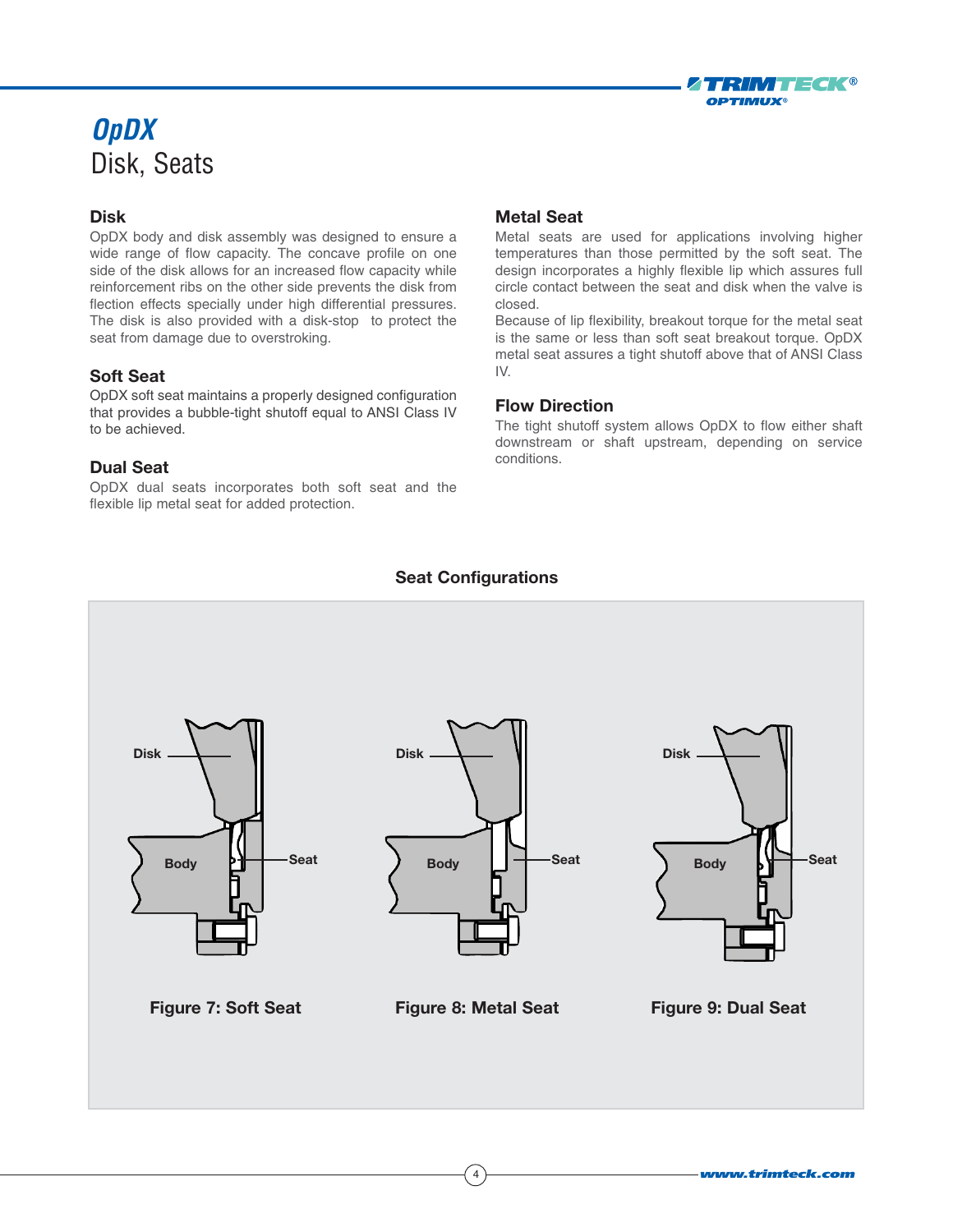## **OpDX** Features and Advantages

### **Soft Seat**

- Bubble-tight shutoff , according to ANSI Class VI
- Low breakout torque assures accurate throttling, even close to the seat
- Flow -free profile
- Easy removal

#### **Metal Seat**

• Tight shutoff superior to ANSI Class IV

#### **Eccentric-cammed disk**

- Disk pulls out of seat immediately, preventing seat wear
- Accurate throttling due to disk profile when rotating into the seat

#### **Single pivot-point, splined shaft**

• Lost motion minimized between shaft and actuator

#### **Bolted seat retainer**

• Uninterrupted gasket surfaces allows for a wide variety of gasketing

#### **Non-selective disk and shaft**

- Easy maintenance
- Reduced cost replace part needed, not entire assembly

#### **Flangeless body (wafer)**

- Rugged and lightweight for easy handling and maintenance; one body (wafer) serves ANSI Classes 150, 300 and 600 in sizes 2, 3, 4, 6 and 8 inches.
- Industry standard MSS SP-67 permits shorter flange bolting than ball or cammed valves, increasing safety and reducing possibility of leakage.

#### **Flow capacity**

• Capacity greater than globe, plug and cammed control valves.

#### **Concave disk**

• Increased flow capacity

#### **Disk stop in the body**

- Prevents damage to seat due to overstroking
- Permits in-line disk relocation during maintenance

#### **Wide variety of packing configurations**

• Purged bonnet and lubricator options

#### **Fully enclosed, air plugged transfer case**

- Extra safety
- Prevents environment corrosion to actuator parts
- Disk position indicator mounted on the transfer case

### **Piston and cylinder actuator**

- High thrust for high-performance throttling in extreme pressure drops
- Compact and lightweight for easier servicing and maintenance
- Fully interchangeable with rotary valves actuator
- Actuator air pressures allowable up to 150 psi

### **Wide interchangeability**

- Spare parts stocking requirements minimized
- Inventory costs reduced
- Many parts of other Optimux products interchangeable with OpDX

#### **Available in a variety of materials**

• Carbon steel, stainless steel and other alloys

#### **Seat interchangeability**

Metal or Teflon seats easily installed

#### **Spool-type four-way position**

- High performance with double switch
- P/P and I/P convertible
- Calibration and maintenance easy due to fewer parts

The combined features designed into OpDX create a valve measurably superior to all other rotary valves. The information and specification contained in the following pages are provided for comparison.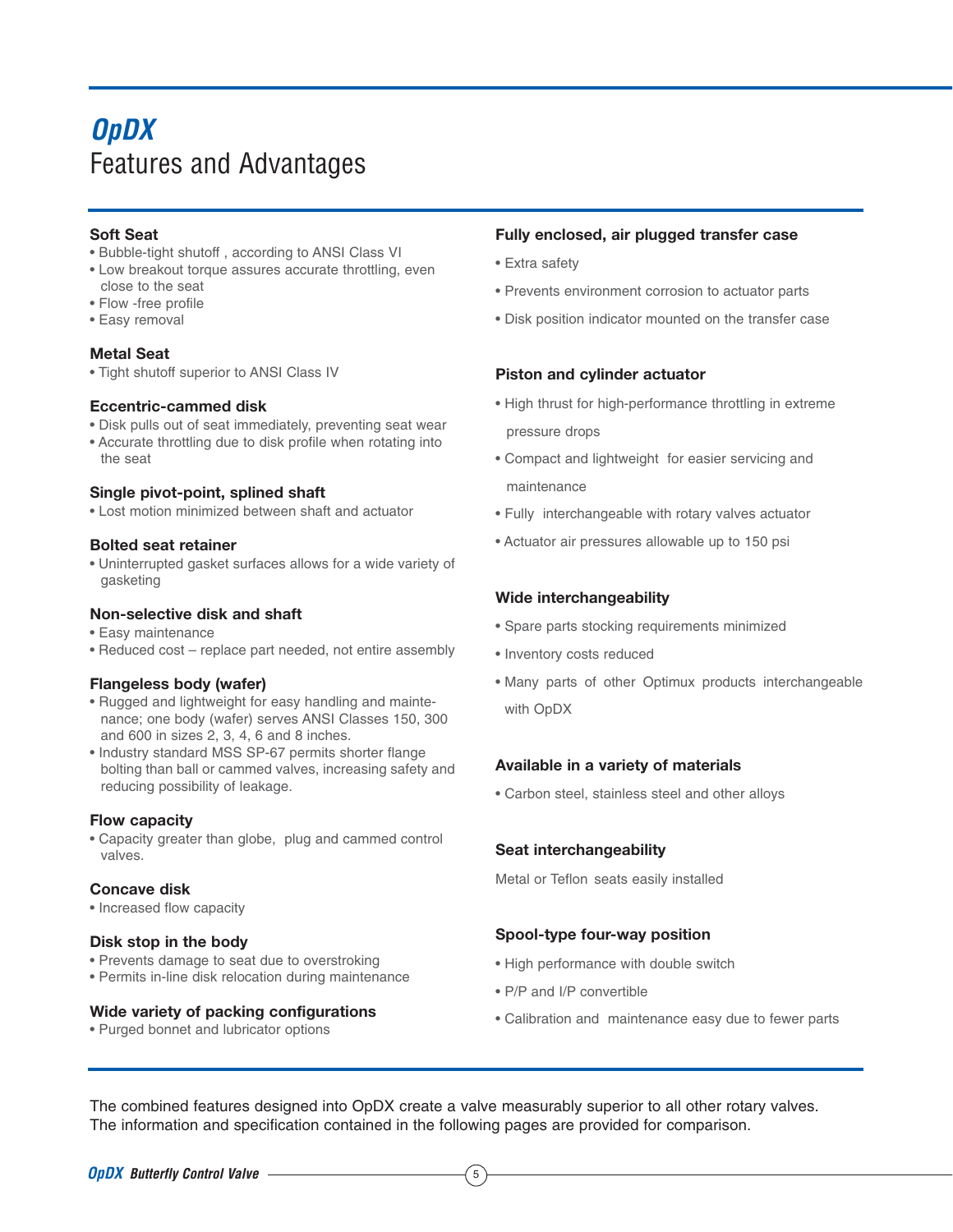

## **OpTK** Actuator

## **RA Piston Cylinder Actuators**

Optimux's Series RA Piston-Cylinder-Rotary-Actuators are an excellent actuation choice to obtain maximum performance of our **OpDX** eccentric plug control valves. The Optimux Series RA piston cylinder rotary actuators with fail-safe spring combine high torques with pneumatic stiffness which together deliver excellent throttling characteristics. The Series RA compared to regular spring-diaphragm actuators, are lightweight, compact, efficient and in general, they take a smaller foot-print for installation in pipelines, they are simply, one of the best choices in actuation systems for rotary control valves.

The Series RA piston cylinder actuators are offered as our standard offer for all of our Rotary valves: Series XL and Series VB.

The Optimux Series RA piston cylinder actuator was designed to work with supply pressures of up to 150 psi (10.3 bars), which significantly increases torque capacity. The Series RA performance and reliability in the field has no par, as it has proven life service above one million cycles.



The pneumatic stiffness achieved by the Series RA assures excellent throttling and control characteristics specially in near closing control positions.

| <b>Type</b>                 | Double-acting piston and<br>cylinder with fail-safe spring                                |
|-----------------------------|-------------------------------------------------------------------------------------------|
| <b>Sizes</b>                | 25, 50                                                                                    |
| Action                      | Air-to-open<br>Air-to-close<br>Last position<br>Field reversible                          |
| <b>Operating Pressure</b>   | Max 150 psig<br>Max 10,3 bars                                                             |
| <b>Stroking Speed</b>       | $\leq$ 1 second                                                                           |
| *Temperature Range          | $-40^\circ$ to $350^\circ$ F<br>$(-40^{\circ}$ to 175 $^{\circ}$ C)                       |
| <b>Auxiliary Handwheels</b> | Declutchable side-mounted<br>handwheel<br>Lever-gear operated handwheel<br>Lever operator |
| Positioners                 | Digital HPP-3000<br>Digital HPP-3500                                                      |

## **Table II: Rotary Actuator Specifications**

## **Table III: Construction Materials**

| Yoke                   | Ductile iron                                   |
|------------------------|------------------------------------------------|
| <b>Transfer Case</b>   | Anodized aluminum                              |
| Splined Lever Arm      | Nickel-plated ductile iron                     |
| <b>Stem</b>            | UNS S 41600 Stainless Steel                    |
| Bearings               | Filament wound fiberglass with<br>Teflon liner |
| Sliding Seal           | Delrin, aluminum                               |
| Retaining Ring         | Cadmium plated steel                           |
| Piston                 | Anodized Aluminum                              |
| Cylinder               | Anodized Aluminum                              |
| $O$ -Ring <sup>*</sup> | Buna-N (standard)                              |
| Actuator spring        | Coated steel (rust proof)                      |
| Spring button          | Cadmium-plated steel                           |

\* Ambient temperatures greater than 180˚ F (82˚ C) require Viton O-rings. Ambient temperatures below -40˚ F (-40˚C) require fluorosilicone O-rings.

**Figure 10: RA Rotary Actuator**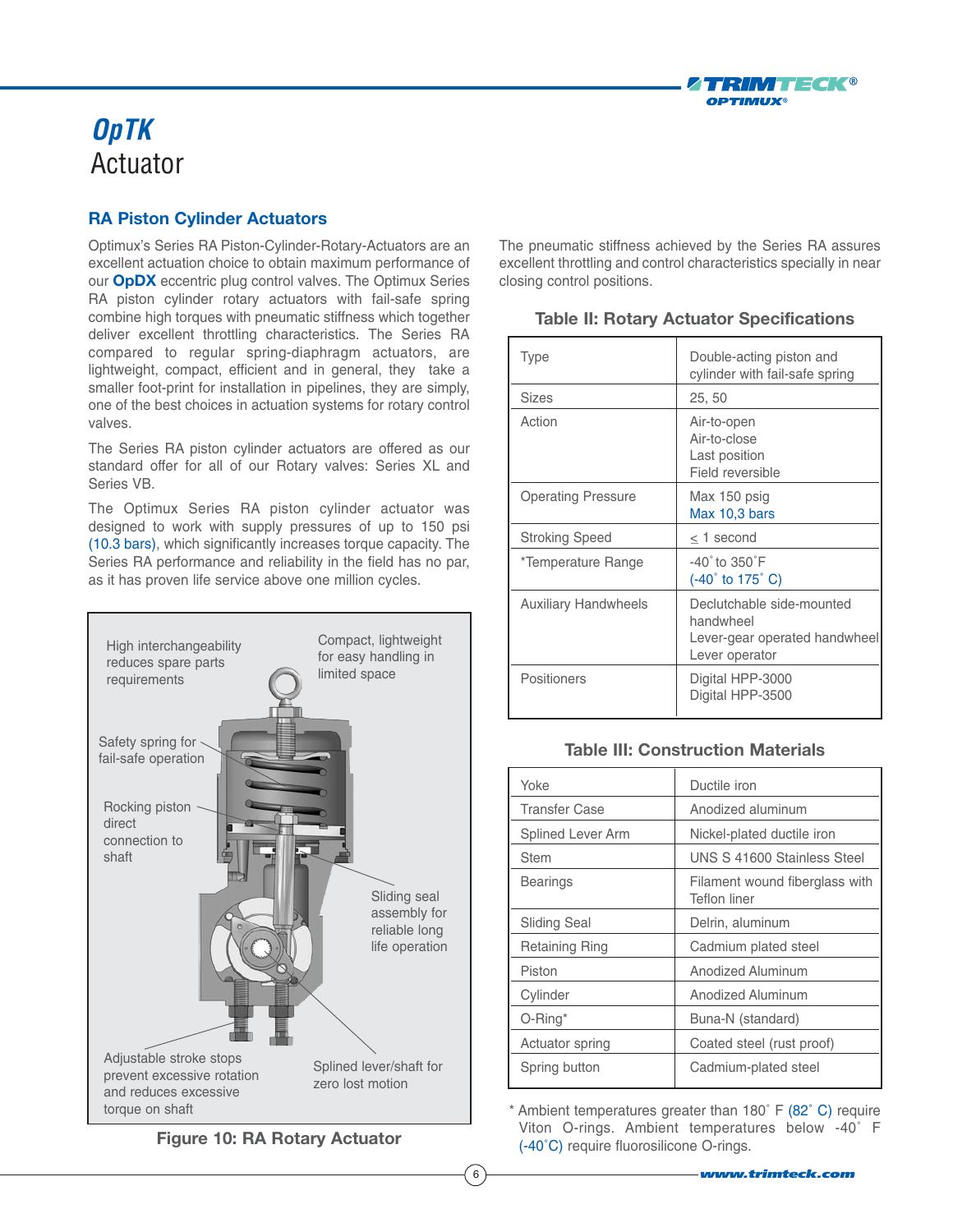## **OpTK** Rotary Actuators, Features and Characteristics

## **RPA Rack and Pinion Actuators**

Optimux's Series RPA represent an excellent alternative to our RA Piston-Cylinder Series for rotary valves applications. As with the RA Series the RPA actuators are compact, allow for field reversibility, provide adequate torque for most standard applications and are easy to maintain. RPA actuators are designed for extremely long cycle life when utilized in normal loading applications. The RPA actuators will take service temperatures of  $-10^{\circ}$  to  $275^{\circ}$  F ( $-23^{\circ}$  to  $135^{\circ}$  C).

The Series RPA actuators are also offered for all our rotary valves: Series XL and Series VB.

| l PSI         | 40    | 60    | 80    | 100    | 120    |
|---------------|-------|-------|-------|--------|--------|
| <b>RPA052</b> | 263   | 395   | 526   | 658    | 789    |
| <b>RPA148</b> | 740   | 1,109 | 1,479 | 1,849  | 2,219  |
| <b>RPA222</b> | 1,109 | 1,664 | 2,218 | 2,773  | 3,327  |
| <b>RPA470</b> | 2,071 | 3,106 | 4,142 | 5,177  | 6,213  |
| <b>RPA900</b> | 4,550 | 6,825 | 9,100 | 11,375 | 13,650 |

#### **Table IV: Double Acting Torque Values (in. Lbs)**

\* Other model numbers and torque options are also available

### **Optimux® HPP4000 Smart Valve Positioners**

Our new HPP4000 brings to the market all the field proven attributes of our former HPP3000 plus all the additional features our users have requested for the past few years: LCD Display, 4-20mA feedback signal, HART® communication protocol and Auxiliary Limit Switches, all of these within our legendary and well proven robust enclosure capable of sustaining the most rigorous industrial plant conditions.

But this is not all, the HPP4000 was designed to accurately position your control valve and to operate it efficiently at the lowest possible air consumption (LPM) bellow 3 LPM @ 100 psi.

#### **Optimux® HPP4500 Smart Valve Positioners**

Our new HPP4500 microprocessor equipped, current-topneumatic digital positioner is a reliable, accurate and robust positioner which offers as a standard many features and technical characteristics traditionally offered as options by other digital positioner's manufacturers.

The HPP4500 offers as a standard, Hart® communication, 4- 20mA Feedback Signal and a LCD display.







**Figure 12: HPP4000 Digital Series**



**Figure 13: HPP4500 Digital Series**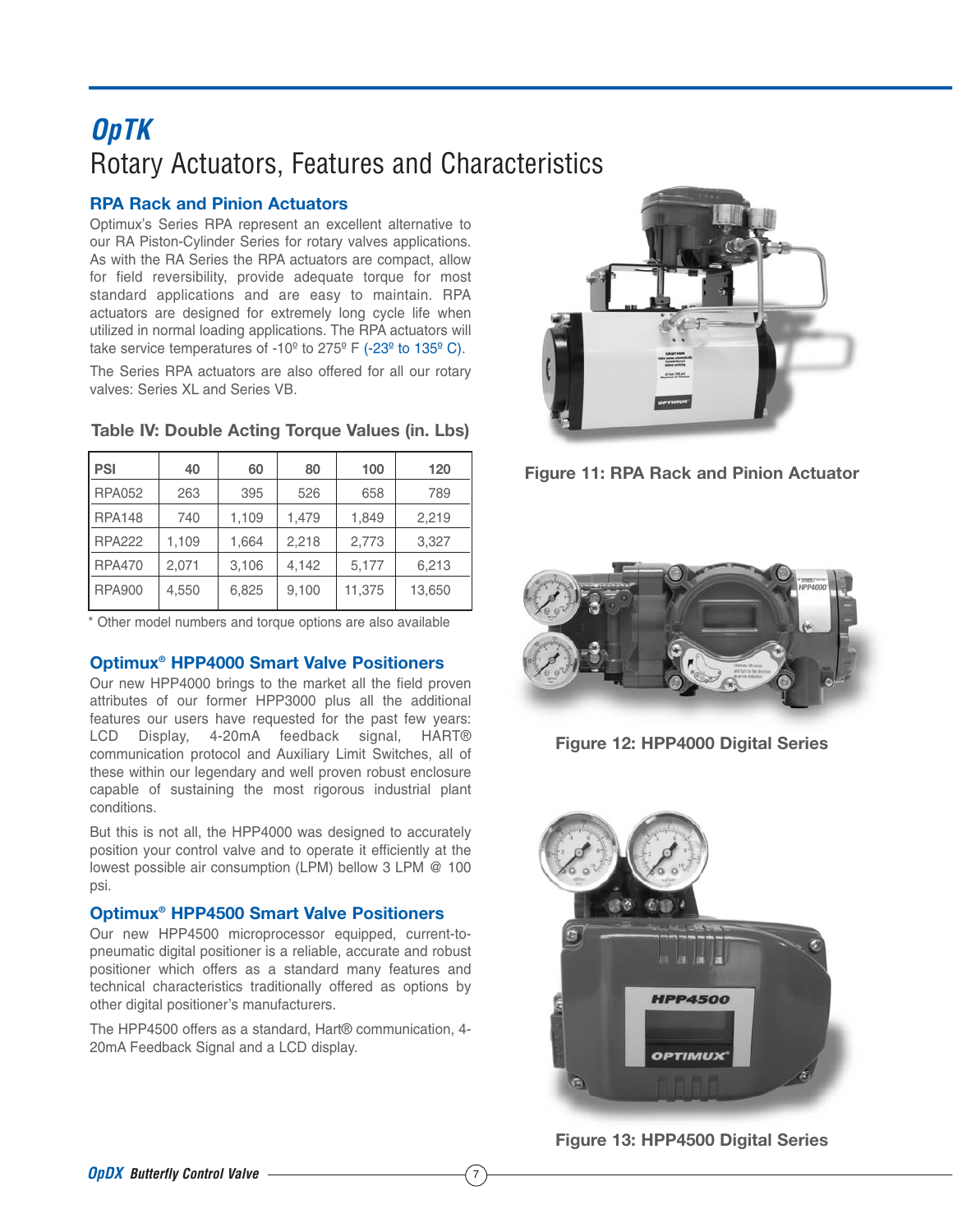

## **OpTK** Packings

The **OpDX** rotary valve is built with a large packing box which gives a longer service life to the packing assembly. The **OpDX** Packing box design allows for the use of a large number of packing system options, and fully complies with the most demanding fugitive emission control regulations in modern industrial processes.

### **Standard Packing**

The **OpDX** standard packing set is composed by PTFE "V" rings, Figures 14A and 14B. The PTFE "V" rings are the most used packing system since their introduction, providing exceptional tight sealing. They provide a very low friction coefficient, good mechanical resistance and excellent resistance to corrosion. The PTFE "V" rings are the most common application choice for gasketing material.

The PTFE "V" rings are used within temperature ranges of - 150º to 450°F (-101 to 232° C). High Temperature Packing The **OpDX** formed packing rings, Figures 15A and 15B, is an alternative choice whenever the operating temperature exceeds that determined for the use of PTFE "V" rings. The materials employed in the formed packing rings of the **OpDX** are braided PTFE for use in temperatures up to 500°F (260°C) and Grafoil for use in temperatures up to 752°F (400°C). The Grafoil formed packing rings are an excellent choice whenever packing is subjected to high operating temperatures, however it should be noted that the demand of high forces required to achieve a tight sealing results in a significant friction increase forces as the valve plug turns.

#### **Special Packing**

The PT type packing set, Figure 16A, is composed by a set of "V" type rings under compression by an assembly of disc springs that result in a "live-loading" effect. This system achieves a sealing level of below 500 ppm. The PT type packing combines the superior virgin PTFE "V" rings quality with the PTFE "V" rings combined with carbon filament wound. The PTG type packing, Fig. 16B, is composed of an advanced packing set that is capable of keeping a sealing rate very below 500 ppm (at a 10 ppm step rate). The PTG packing set is composed by the combination of PTFE "V" rings with carbon filament wound and Kalrez® "V" rings, an advanced material that provides a superior performance to the packing set. For temperatures higher than 450°F (232° C) the PTG XT packing set is employed. This type of packing utilizes Zymax® rings instead the PTFE/carbon rings.



**Figure 14A: Standard Packing: "V" rings Figure 14B: Double Packing: "V" rings**



**Figure 15A: Packing: Formed Rings Figure 15B: Double Packing: Formed Rings**



**Figure 16A: PT Packing Set Figure 16B: PTG Packing Set**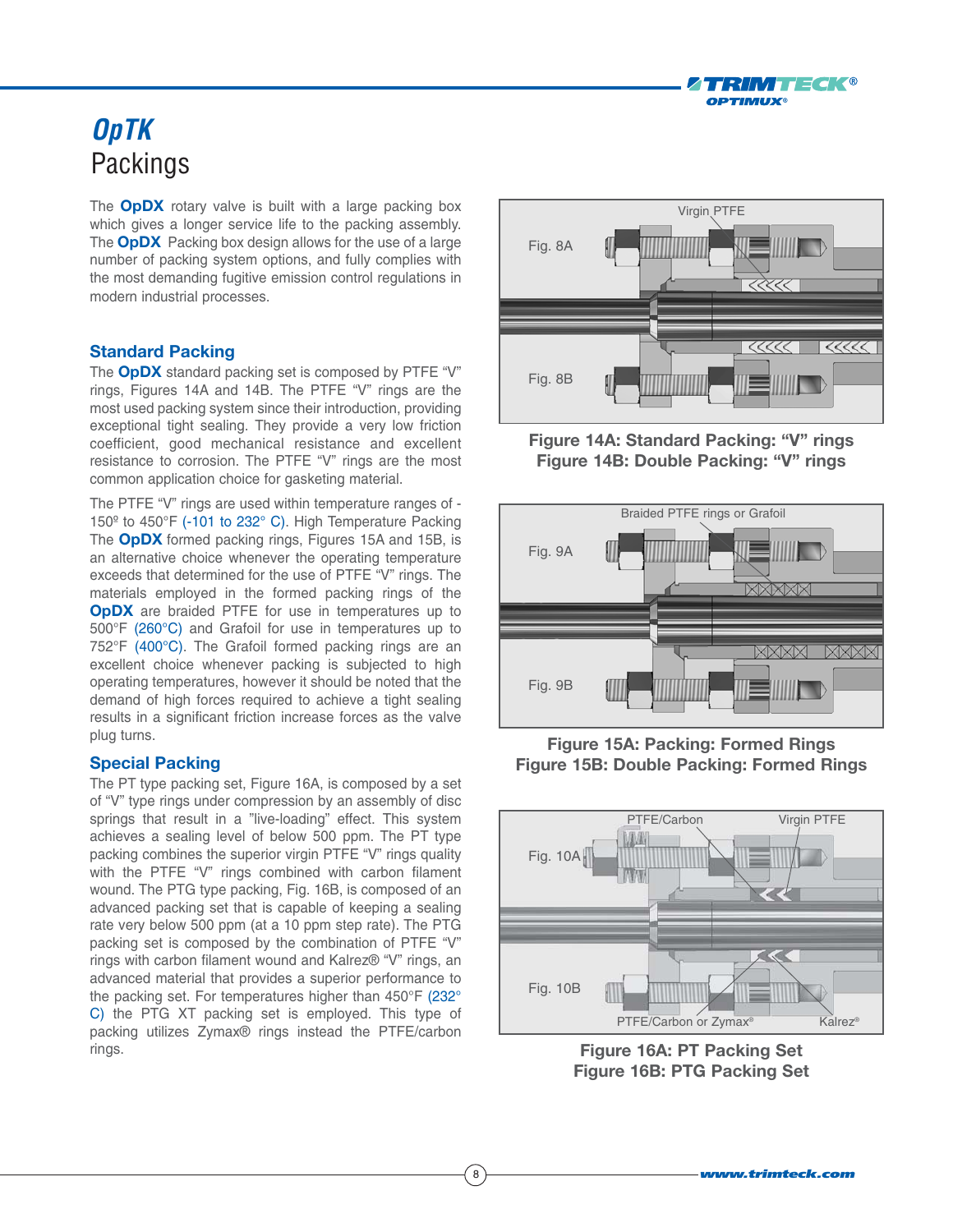## **OpDX** Packing – Specifications

| <b>Packing Material</b>          |           | <b>Standard bonnet (1)</b> | <b>Extended bonnet (1)</b> |              | Cryogenic extended<br>body |        |  |
|----------------------------------|-----------|----------------------------|----------------------------|--------------|----------------------------|--------|--|
|                                  | °F        | °С                         | °F                         | °С           | °F                         | °С     |  |
| <b>Teflon TFE</b>                | $-20a450$ | $-28a232$                  | $-150$ a 600 (2)           | $-101a315$   | $-420$                     | $-251$ |  |
| braided PTFE (3)                 | $-20a500$ | $-28a260$                  | $-150a650$                 | $-101$ a 343 | $-420$                     | $-251$ |  |
| <b>Glass-filled Teflon, PTFE</b> | $-20a500$ | $-28a260$                  | $-150a650$                 | $-101a343$   | $-420$                     | $-251$ |  |
| Asbestos-free w/ inconel (4)     | $-20a750$ | $-28a398$                  | $-20a1200$                 | $-28a649$    | N/R                        | N/R    |  |
| Grafoil (5)                      | $-20a750$ | $-28a398$                  | $-20a1500$                 | $-28a815$    | N/R                        | N/R    |  |
| <b>PTG</b>                       | -20 a 450 | $-28a232$                  | $-150a600$                 | $-101a315$   | $-420$                     | $-251$ |  |
| <b>PT</b>                        | $-20a450$ | $-28a232$                  | $-20a600$                  | $-28a315$    | $-250$                     | $-156$ |  |
| <b>PTXT</b>                      | -20 a 550 | $-28a289$                  | $-20a700$                  | $-28a371$    | $-250$                     | $-156$ |  |

## **Table V: Packing Temperature Limitations (˚F/˚C)**

(1) The ANSI B16.4 standard specifies pressure/temperature limitations for the valve bodies.

Consult our Engineering Dept.. for additional information.

(2) If the appropriate body and bonnet materials are used.

(3) 8 to 12-inch, Class 150-600; and 3 to 12-inch, Class 900 – 2500 can be used to 850°F (455°C).

(4) Asbestos-free, high temperature packing.

(5) Do not use Grafoil above 800°F (427°C) in oxiding services such as air or oxygen.

### **Table VI: Packing Maximum Allowable Pressure, Standard Bonnet (psi/bar)**

|                    |     |      |              |      |              |      |     |      |     | <b>Maximum temperature</b> |     |     |     |     |     |     |     |     |                 |     |     |
|--------------------|-----|------|--------------|------|--------------|------|-----|------|-----|----------------------------|-----|-----|-----|-----|-----|-----|-----|-----|-----------------|-----|-----|
| <b>Material</b>    |     | °F   | $\mathbf{C}$ | ∘F   | $\mathbf{C}$ | °F   | °C  | °F   | °C  | °F                         | °C  | °F  | °C  | °F  |     | ∘F  |     | ∘⊏  |                 | °F  | °C  |
|                    |     | 100  | 38           | 150  | 65           | 200  | 93  | 250  | 121 | 300                        | 149 | 350 | 177 | 400 | 204 | 450 | 232 | 500 | 260             | 550 | 288 |
| <b>Teflon TFE</b>  | psi | 1700 |              | 1200 |              | 800  |     | 470  |     | 400                        |     | 280 |     | 170 |     | 110 |     |     |                 |     |     |
|                    | bar |      | 116          |      | 82           |      | 54  |      | 32  |                            | 27  |     | 19  |     | 11  |     | 7.5 |     |                 |     |     |
| <b>Braided</b>     | psi | 3500 |              | 1700 |              | 1200 |     | 1000 |     | 780                        |     | 600 |     | 500 |     | 400 |     | 220 |                 |     |     |
| <b>PTFE</b>        | bar |      | 238          |      | 116          |      | 82  |      | 68  |                            | 53  |     | 41  |     | 34  |     | 27  |     | 15 <sub>1</sub> |     |     |
| Glass-filled       | psi | 3500 |              | 1700 |              | 1200 |     | 1000 |     | 780                        |     | 600 |     | 500 |     | 400 |     | 220 |                 |     |     |
| <b>Teflon PTFE</b> | bar |      | 238          |      | 116          |      | 82  |      | 68  |                            | 53  |     | 41  |     | 34  |     | 27  |     | 15              |     |     |
| <b>PTG</b>         | psi | 1700 |              | 1200 |              | 900  |     | 700  |     | 580                        |     | 480 |     | 370 |     | 320 |     |     |                 |     |     |
|                    | bar |      | 116          |      | 82           |      | 61  |      | 48  |                            | 39  |     | 33  |     | 25  |     | 22  |     |                 |     |     |
| <b>PT</b>          | psi | 1700 |              | 1200 |              | 900  |     | 700  |     | 580                        |     | 480 |     | 370 |     | 320 |     |     |                 |     |     |
|                    | bar |      | 116          |      | 82           |      | 61  |      | 48  |                            | 39  |     | 33  |     | 25  |     | 22  |     |                 |     |     |
| <b>PTXT</b>        | psi | 6000 |              | 2000 |              | 1500 |     | 1100 |     | 960                        |     | 700 |     | 590 |     | 440 |     | 390 |                 | 300 |     |
|                    | bar |      | 408          |      | 136          |      | 102 |      | 75  |                            | 67  |     | 48  |     | 40  |     | 30  |     | 26              |     | 20  |

### **Table VII: Packing Maximum Allowable Pressure, Extended Bonnet (psi/bar)**

|                         |     |      |    |      |     |      |     |     |     | <b>Maximum temperature</b> |     |     |     |     |      |     |                 |     |     |     |      |
|-------------------------|-----|------|----|------|-----|------|-----|-----|-----|----------------------------|-----|-----|-----|-----|------|-----|-----------------|-----|-----|-----|------|
| <b>Packing Material</b> |     | °F   |    |      |     |      |     | °F  |     |                            |     |     |     | °F  |      | °F  |                 | °F  |     | °F  |      |
|                         |     | 200  | 93 | 300  | 149 | 350  | 177 | 400 | 205 | 450                        | 232 | 500 | 260 | 550 | 288  | 600 | 316             | 650 | 343 | 700 | 371  |
| <b>Teflon TFE</b>       | psi | 1300 |    | 800  |     | 650  |     | 500 |     | 380                        |     | 280 |     | 200 |      | 175 |                 | 160 |     |     |      |
|                         | bar |      | 88 |      | 54  |      | 44  |     | 34  |                            | 26  |     | 19  |     | 13.5 |     | 12              |     | 11  |     |      |
| <b>Braided</b>          | psi | 1300 |    | 1300 |     | 800  |     | 650 |     | 510                        |     | 410 |     | 310 |      | 270 |                 |     |     |     |      |
| <b>PTFE</b>             | bar |      | 88 |      | 88  |      | 54  |     | 44  |                            | 35  |     | 29  |     | 21   |     | 18              |     |     |     |      |
| Glass-filled            | psi | 1300 |    | 1300 |     | 800  |     | 650 |     | 510                        |     | 410 |     | 310 |      | 270 |                 |     |     |     |      |
| <b>Teflon PTFE</b>      | bar |      | 88 |      | 88  |      | 54  |     | 44  |                            | 35  |     | 29  |     | 21   |     | 18              |     |     |     |      |
| <b>PTG</b>              | psi | 1300 |    | 800  |     | 650  |     | 500 |     | 380                        |     | 280 |     | 200 |      | 175 |                 | 160 |     |     |      |
|                         | bar |      | 88 |      | 54  |      | 44  |     | 34  |                            | 26  |     | 19  |     | 13.5 |     | 12 <sup>2</sup> |     | 11  |     |      |
| <b>PT</b>               | psi | 1300 |    | 800  |     | 650  |     | 500 |     | 380                        |     | 280 |     | 200 |      | 175 |                 | 160 |     |     |      |
|                         | bar |      | 88 |      | 54  |      | 44  |     | 34  |                            | 26  |     | 19  |     | 13.5 |     | 12 <sup>2</sup> |     | 11  |     |      |
| <b>PTXT</b>             | psi | 1300 |    | 1300 |     | 1300 |     | 800 |     | 600                        |     | 480 |     | 400 |      | 330 |                 | 280 |     | 230 |      |
|                         | bar |      | 88 |      | 88  |      | 88  |     | 54  |                            | 41  |     | 33  |     | 27   |     | 22              |     | 19  |     | 15.6 |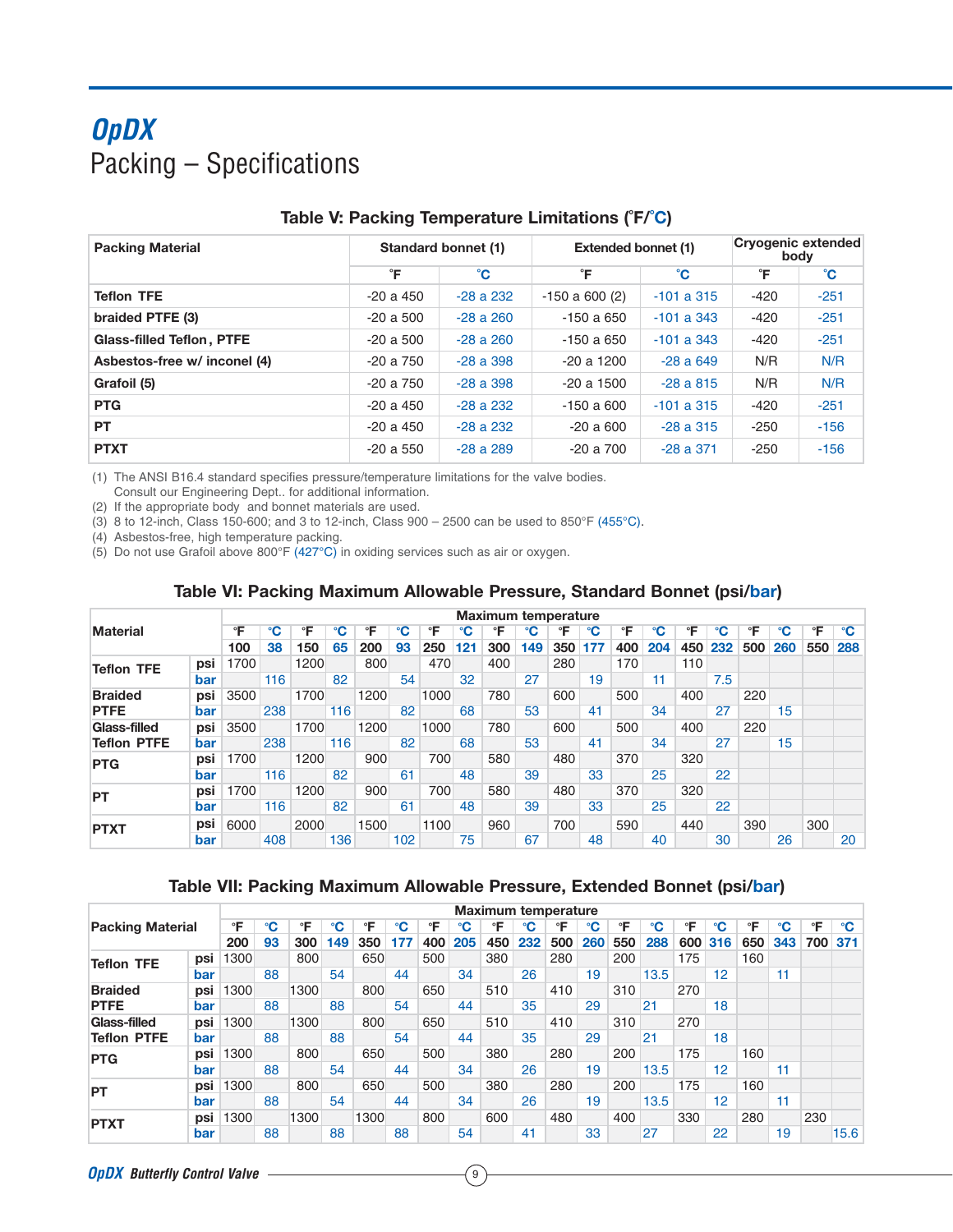

## **OpDX** Specifications:  $\triangle \mathsf{P}$  / Temperature

## **Table VIII : SHAFTS - Maximum Allowable Pressure Drop (psi) versus Temperature**

|              |                    |                | Shaft material |      |                |     |     |     |                            |     |     |                 |     |     |     |  |
|--------------|--------------------|----------------|----------------|------|----------------|-----|-----|-----|----------------------------|-----|-----|-----------------|-----|-----|-----|--|
|              | <b>Temperature</b> |                |                |      | 17 - 4 PH      |     |     |     |                            |     |     | <b>Nitronic</b> |     |     |     |  |
|              |                    |                |                |      |                |     |     |     | <b>Valve Size (inches)</b> |     |     |                 |     |     |     |  |
| °F           | $\mathbf{C}$       | 2              | 3              | 4    | 6              | 8   | 10  | 12  | 2                          | 3   | 4   | 6               | 8   | 10  | 12  |  |
| 600          | 315                | 1260           | 995            | 830  | 710            | 550 | 590 | 600 | 1466                       | 710 | 590 | 500             | 395 | 420 | 430 |  |
| 425          | 218                | 1375           | 1080           | 905  | 780            | 605 | 640 | 650 | 1525                       | 760 | 635 | 545             | 425 | 455 | 460 |  |
| 400          | 204                | 1395           | 1100           | 910  | 789            | 610 | 650 | 665 | 1536                       | 770 | 640 | 550             | 428 | 460 | 465 |  |
| 300          | 149                | 1465           | 1150           | 960  | 830            | 645 | 690 | 700 | 1555                       | 820 | 685 | 585             | 455 | 490 | 490 |  |
| 200          | 93                 | 1530           | 1210           | 1000 | 870            | 675 | 720 | 730 | 1570                       | 870 | 720 | 590             | 485 | 520 | 520 |  |
| 70           | 21                 | 1600           | 1260           | 1050 | 910            | 700 | 750 | 760 | 1600                       | 870 | 810 | 595             | 540 | 580 | 580 |  |
| -50          | $-45$              | 1600           | 1260           | 1050 | 910            | 700 | 750 | 760 | 1600                       | 870 | 810 | 595             | 540 | 580 | 580 |  |
| $-100$       | $-73$              | 1600           | 1260           | 1050 | 910            | 700 | 750 | 760 | 1600                       | 870 | 810 | 595             | 540 | 580 | 580 |  |
| -400         | $-240$             |                |                |      |                |     |     |     | 1600                       | 970 | 810 | 595             | 540 | 580 | 580 |  |
|              |                    |                |                |      |                |     |     |     | <b>Shaft material</b>      |     |     |                 |     |     |     |  |
|              | <b>Temperature</b> |                |                |      | <b>Inconel</b> |     |     |     |                            |     |     | <b>Monel</b>    |     |     |     |  |
|              |                    |                |                |      |                |     |     |     | <b>Valve Size (inches)</b> |     |     |                 |     |     |     |  |
| $\mathsf{P}$ | $\mathbf{C}$       | $\overline{2}$ | 3              | 4    | 6              | 8   | 10  | 12  | $\mathbf{2}$               | 3   | 4   | 6               | 8   | 10  | 12  |  |
| 600          | 315                | 1460           | 1215           | 1010 | 875            | 420 | 705 | 735 | 1466                       | 750 | 595 | 505             | 400 | 425 | 435 |  |
| 425          | 218                | 1525           | 1240           | 1030 | 890            | 455 | 730 | 740 | 1525                       | 780 | 640 | 550             | 430 | 460 | 465 |  |
| 400          | 204                | 1530           | 1240           | 1035 | 895            | 460 | 740 | 750 | 1536                       | 800 | 645 | 555             | 435 | 465 | 470 |  |
| 300          | 149                | 1555           | 1250           | 1040 | 900            | 485 | 745 | 755 | 1555                       | 840 | 690 | 590             | 460 | 495 | 495 |  |
| 200          | 93                 | 1570           | 1260           | 1050 | 905            | 520 | 750 | 760 | 1570                       | 860 | 725 | 595             | 490 | 525 | 525 |  |
| 70           | 21                 | 1605           | 1275           | 1060 | 910            | 580 | 760 | 770 | 1600                       | 860 | 820 | 600             | 545 | 580 | 585 |  |
|              |                    |                |                |      |                |     |     |     |                            |     |     |                 |     |     |     |  |
| $-50$        | $-45$              | 1605           | 1275           | 1060 | 910            | 580 | 760 | 770 | 1600                       | 860 | 820 | 600             | 545 | 585 | 585 |  |
| -100         | $-73$              | 1605           | 1275           | 1060 | 910            | 580 | 760 | 770 | 1600                       | 860 | 820 | 600             | 545 | 585 | 585 |  |

(1) Find the operating temperature.

(2) Select the shaft material according to the  $\triangle P$  (lbf/inch<sup>2</sup>).

(3) Make sure that shaft material selected complies chemically with the process media.

(4) Shafts in Monel are not recommended for non-lubricating media applications.

### **Table IX: SEATS - Maximum Allowable Pressure Drop (psi) versus Temperature**

|                    |              |              |                 |         |                                                                                                         |   |    | <b>Seat Material</b>                                                    |              |       |       |                            |       |       |                 |
|--------------------|--------------|--------------|-----------------|---------|---------------------------------------------------------------------------------------------------------|---|----|-------------------------------------------------------------------------|--------------|-------|-------|----------------------------|-------|-------|-----------------|
| <b>Temperature</b> |              |              |                 |         | <b>TFE</b>                                                                                              |   |    |                                                                         |              |       |       | <b>Glass-filled Teflon</b> |       |       |                 |
|                    |              |              |                 |         |                                                                                                         |   |    | <b>Valve Size (inches)</b>                                              |              |       |       |                            |       |       |                 |
| °F                 | $\mathbf{C}$ | $\mathbf{2}$ | 3               | 4       | 6                                                                                                       | 8 | 10 | 12                                                                      | $\mathbf{2}$ | 3     | 4     | 6                          | 8     | 10    | 12 <sup>2</sup> |
| 600                | 315          |              |                 |         |                                                                                                         |   |    |                                                                         |              |       |       |                            |       |       |                 |
| 425                | 218          |              |                 |         |                                                                                                         |   |    |                                                                         | 20/20        | 20/20 | 20/20 | 20/20                      | 20/20 | 20/20 | 20/20           |
| 400                | 204          |              |                 |         |                                                                                                         |   |    |                                                                         | 80/80        | 80/80 | 80/80 | 80/80                      | 80/80 | 80/80 | 80/80           |
| 300                | 149          |              | 140/140 140/140 | 140/140 | 140/140                                                                                                 |   |    | 140/140 140/140 140/140 400/400 400/400 400/400 400/400 400/400 400/400 |              |       |       |                            |       |       | 400/400         |
| 200                | 93           |              | 430/430 430/430 | 430/430 | 430/430                                                                                                 |   |    | 430/430 430/430 430/430 720/720 720/720 720/720 720/720 720/720 720/720 |              |       |       |                            |       |       | 720/720         |
| 70                 | 21           |              | 720/720 720/720 | 720/720 | 720/720                                                                                                 |   |    | 720/720 720/720 720/720 945/945 945/945 945/945 945/945 945/945 945/945 |              |       |       |                            |       |       | 945/945         |
| $-50$              | $-45$        |              |                 |         | 720/720 720/720 720/720 720/720 720/720 720/720 720/720 945/945 945/945 945/945 945/945 945/945 945/945 |   |    |                                                                         |              |       |       |                            |       |       | 945/945         |
| $-100$             | $-73$        |              |                 |         |                                                                                                         |   |    |                                                                         |              |       |       |                            |       |       |                 |
| -400               | $-240$       |              |                 |         |                                                                                                         |   |    |                                                                         |              |       |       |                            |       |       |                 |

 $(10)$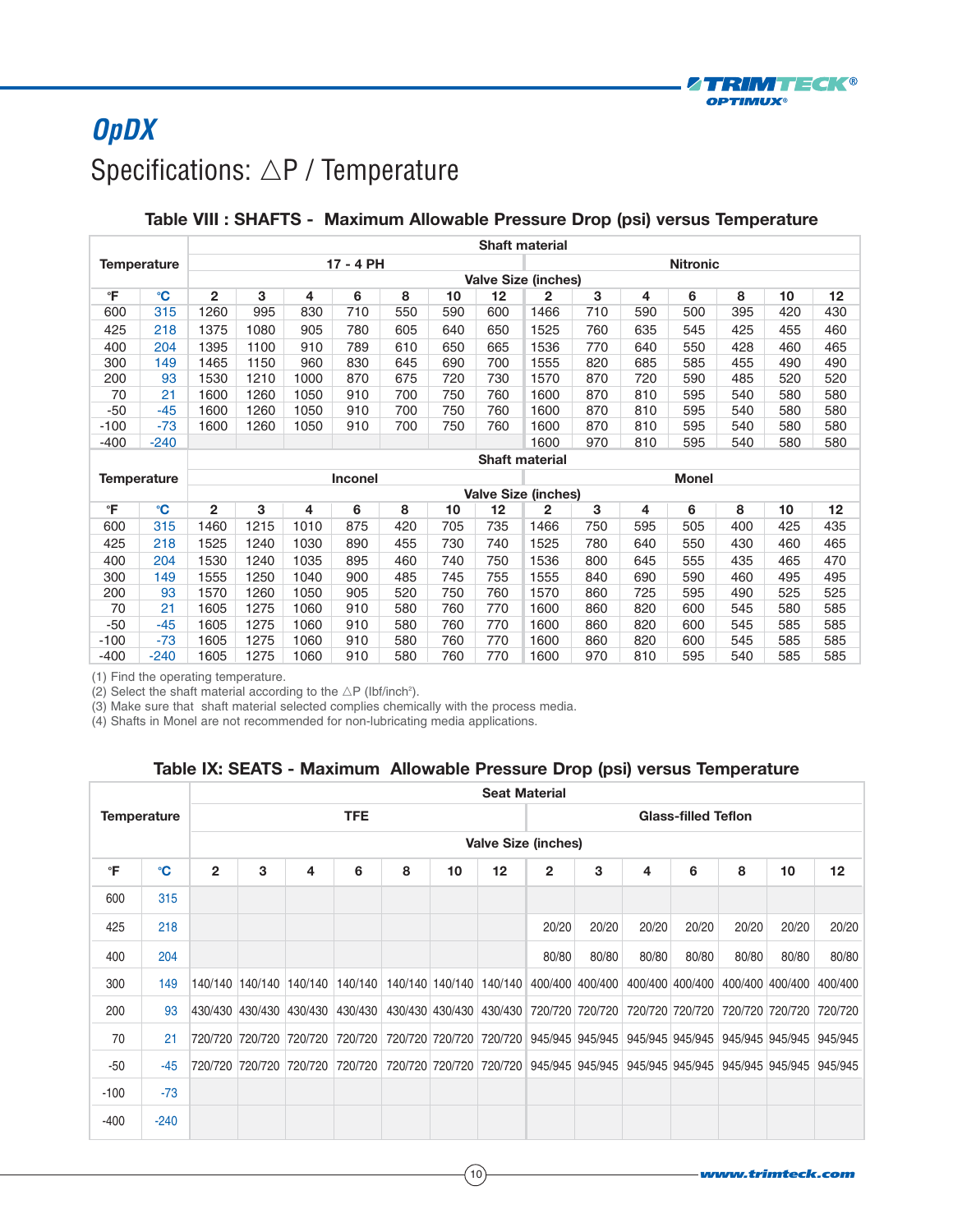# **OpDX** Specifications:  $\triangle \mathsf{P}$  / Temperature

## **Table X: SEATS – Maximum Allowable Pressure Drop (psi) versus Temperature (cont.)**

|        |                    |   |   |                                                         |                 |   |    |                                                         | <b>Shaft material</b> |   |   |         |   |    |                                                                                                                 |
|--------|--------------------|---|---|---------------------------------------------------------|-----------------|---|----|---------------------------------------------------------|-----------------------|---|---|---------|---|----|-----------------------------------------------------------------------------------------------------------------|
|        | <b>Temperature</b> |   |   |                                                         | <b>Inox 316</b> |   |    |                                                         |                       |   |   | Kel - F |   |    |                                                                                                                 |
|        |                    |   |   |                                                         |                 |   |    | <b>Valve Size (inches)</b>                              |                       |   |   |         |   |    |                                                                                                                 |
| °F     | °C                 | 2 | 3 | 4                                                       | 6               | 8 | 10 | 12                                                      | 2                     | 3 | 4 | 6       | 8 | 10 | 12                                                                                                              |
| 600    | 315                |   |   | 180/600 180/600 180/600 180/600 180/600 180/600 180/600 |                 |   |    |                                                         |                       |   |   |         |   |    |                                                                                                                 |
| 425    | 218                |   |   | 220/750 220/750 220/750 220/750 220/750 220/750 220/750 |                 |   |    |                                                         |                       |   |   |         |   |    |                                                                                                                 |
| 400    | 204                |   |   | 230/770 230/770 230/770 230/770 230/770 230/770 230/770 |                 |   |    |                                                         |                       |   |   |         |   |    |                                                                                                                 |
| 300    | 149                |   |   | 250/865 250/865 250/865 250/865 250/865 250/865 250/865 |                 |   |    |                                                         |                       |   |   |         |   |    |                                                                                                                 |
| 200    | 93                 |   |   | 260/950 260/950 260/950 260/950 260/950 260/950 260/950 |                 |   |    |                                                         |                       |   |   |         |   |    |                                                                                                                 |
| 70     | 21                 |   |   | 260/950 260/950 260/950 260/950 260/950 260/950 260/950 |                 |   |    |                                                         |                       |   |   |         |   |    |                                                                                                                 |
| -50    | -45                |   |   |                                                         |                 |   |    | 260/950 260/950 260/950 260/950 260/950 260/950 260/950 |                       |   |   |         |   |    | 925/925 925/925 925/925 925/925 925/925 925/925 925/925                                                         |
| $-100$ | $-73$              |   |   |                                                         |                 |   |    |                                                         |                       |   |   |         |   |    | 260/950 260/950 260/950 260/950 260/950 260/950 260/950 750/750 750/750 750/750 750/750 750/750 750/750 750/750 |
| -400   | $-240$             |   |   |                                                         |                 |   |    |                                                         |                       |   |   |         |   |    | 200/200 200/200 200/200 200/200 200/200 200/200 200/200                                                         |

(1) Select seat material and find the  $\triangle P$  (ibf/inch<sup>2</sup>).

(2) Values shown at left are considered for shaft upstream; values at right for shaft downstream.

(3) Make sure that seat material selected complies chemically with the process flow media.

### **Table XI: BEARINGS – Maximum Allowable Pressure Drop (psi) versus Temperature**

|        |                    |              |     |     |                         |     |     |     | <b>Bearing Material</b>    |     |     |                |     |     |     |
|--------|--------------------|--------------|-----|-----|-------------------------|-----|-----|-----|----------------------------|-----|-----|----------------|-----|-----|-----|
|        | <b>Temperature</b> |              |     |     | <b>MBT</b>              |     |     |     |                            |     |     | <b>Ultimet</b> |     |     |     |
|        |                    |              |     |     |                         |     |     |     | <b>Valve Size (inches)</b> |     |     |                |     |     |     |
| °F     | $\mathbf{C}$       | $\mathbf{2}$ | 3   | 4   | 6                       | 8   | 10  | 12  | 2                          | 3   | 4   | 6              | 8   | 10  | 12  |
| 600    | 315                |              |     |     |                         |     |     |     | 750                        | 750 | 750 | 750            | 750 | 750 | 750 |
| 425    | 218                | 350          | 350 | 350 | 350                     | 350 | 350 | 350 | 925                        | 925 | 925 | 925            | 925 | 925 | 925 |
| 400    | 204                | 375          | 375 | 375 | 375                     | 375 | 375 | 375 | 925                        | 925 | 925 | 925            | 925 | 925 | 925 |
| 300    | 149                | 490          | 490 | 490 | 490                     | 490 | 490 | 490 | 925                        | 925 | 925 | 925            | 925 | 925 | 925 |
| 200    | 93                 | 600          | 600 | 600 | 600                     | 600 | 600 | 600 | 925                        | 925 | 925 | 925            | 925 | 925 | 925 |
| 70     | 21                 | 740          | 740 | 740 | 740                     | 740 | 740 | 740 | 925                        | 925 | 925 | 925            | 925 | 925 | 925 |
| $-50$  | $-45$              | 925          | 925 | 925 | 925                     | 925 | 925 | 925 | 925                        | 925 | 925 | 925            | 925 | 925 | 925 |
| $-100$ | $-73$              | 925          | 925 | 925 | 925                     | 925 | 925 | 925 | 925                        | 925 | 925 | 925            | 925 | 925 | 925 |
| $-400$ | $-240$             | 925          | 925 | 925 | 925                     | 925 | 925 | 925 | 925                        | 925 | 925 | 925            | 925 | 925 | 925 |
|        |                    |              |     |     | <b>Bearing Material</b> |     |     |     |                            |     |     |                |     |     |     |

|        |             |                |     |     | <b>D</b> uanny matural     |     |     |     |
|--------|-------------|----------------|-----|-----|----------------------------|-----|-----|-----|
|        | Temperature |                |     |     | <b>Stellite</b>            |     |     |     |
|        |             |                |     |     | <b>Valve Size (inches)</b> |     |     |     |
| °F     | °C          | $\overline{2}$ | 3   | 4   | 6                          | 8   | 10  | 12  |
| 600    | 315         | 850            | 850 | 850 | 850                        | 850 | 850 | 850 |
| 425    | 218         | 925            | 925 | 925 | 925                        | 925 | 925 | 925 |
| 400    | 204         | 925            | 925 | 925 | 925                        | 925 | 925 | 925 |
| 300    | 149         | 925            | 925 | 925 | 925                        | 925 | 925 | 925 |
| 200    | 93          | 925            | 925 | 925 | 925                        | 925 | 925 | 925 |
| 70     | 21          | 925            | 925 | 925 | 925                        | 925 | 925 | 925 |
| $-50$  | -45         | 925            | 925 | 925 | 925                        | 925 | 925 | 925 |
| $-100$ | -73         | 925            | 925 | 925 | 925                        | 925 | 925 | 925 |
| $-400$ | $-240$      | 925            | 925 | 925 | 925                        | 925 | 925 | 925 |

(1) Select the bearing material.

(2) Make sure that the bearing material selected complies chemically with the process flow media.

(3) Ultimet bearings are not recommended for non-lubricating.

### **Table XII: BEARINGS - Temperature Limitations**

| <b>Bearing Material</b> | <b>Temperature Range</b> |               | <b>Description</b>                               |  |  |  |  |  |  |
|-------------------------|--------------------------|---------------|--------------------------------------------------|--|--|--|--|--|--|
|                         |                          |               |                                                  |  |  |  |  |  |  |
| <b>MBT</b>              | -420 to 425              | $-251$ to 218 | Stainless Steel with Teflon                      |  |  |  |  |  |  |
| Ultimet                 | -420 to 600              | $-251$ to 315 | Cobalt - Chrome - Nickel - Molybdenum - Tungsten |  |  |  |  |  |  |
| <b>Stellite</b>         | $-50$ to 1200 (2)        | $-45$ to 649  | Alloy no. 6                                      |  |  |  |  |  |  |

(1) See Table X for maximum pressure drop versus temperature.

(2) For temperatures above 800˚ F (427˚ C) consult Optimux Engineering Dept.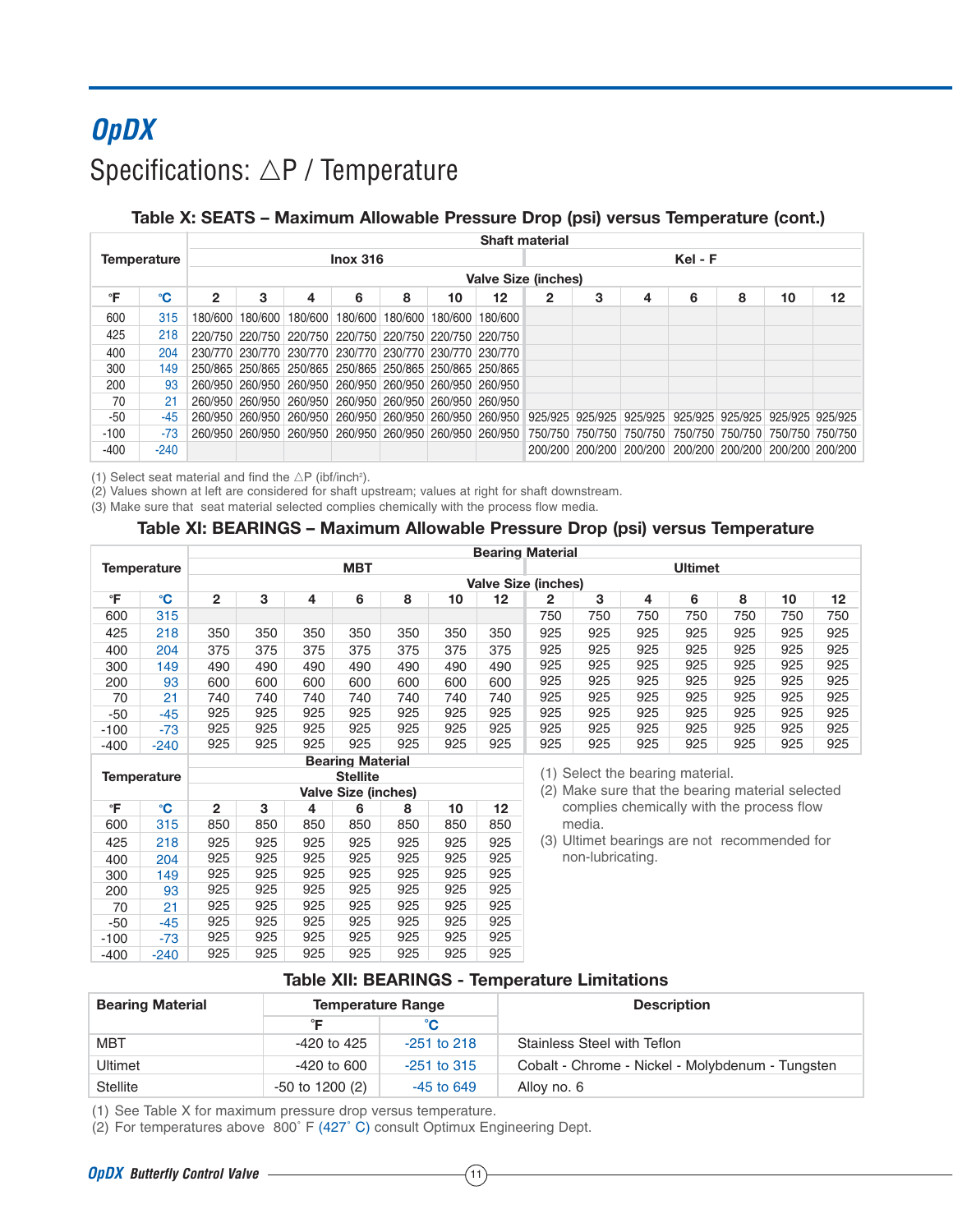

## **OpDX** Specifications

|            | <b>WCB Carbon Steel</b><br><b>Temperature</b><br>(A216)** |     |         |     |                       | 316 Stainless Steel<br>(SA-351-CF8M)** |         |     |            | Alloy 20<br>(A351-CN7M)** |         |         |         |                       |         | Hastelloy C™-276** |    |                       |            |     |         | Monel™ 400** |         |                       |         |        |            |     |            |         |         |
|------------|-----------------------------------------------------------|-----|---------|-----|-----------------------|----------------------------------------|---------|-----|------------|---------------------------|---------|---------|---------|-----------------------|---------|--------------------|----|-----------------------|------------|-----|---------|--------------|---------|-----------------------|---------|--------|------------|-----|------------|---------|---------|
|            |                                                           |     |         |     | <b>Pressure Class</b> |                                        |         |     |            | <b>Pressure Class</b>     |         |         |         | <b>Pressure Class</b> |         |                    |    | <b>Pressure Class</b> |            |     |         |              |         | <b>Pressure Class</b> |         |        |            |     |            |         |         |
|            |                                                           |     | 150     |     | 300                   | 600                                    |         |     | 300<br>150 |                           | 600     |         |         | 150                   |         | 300                |    | 600                   |            | 150 |         | 300          | 600     |                       | 150     |        | 300        |     | 600        |         |         |
| $\circ$ F  | °C                                                        |     | Psi Bar |     | Psi Bar               |                                        | Psi Bar |     | Psi Bar    |                           | Psi Bar |         | Psi Bar |                       | Psi Bar | Psi Bar            |    | Psi                   | <b>Bar</b> |     | Psi Bar |              | Psi Bar |                       | Psi Bar | Psi    | <b>Bar</b> | Psi | <b>Bar</b> |         | Psi Bar |
| -20 to 100 | $-29$ to $38$ 285                                         |     | 19      | 740 | 51                    | 1480 102                               |         | 275 | 18         | 720                       | 49      | 1440    | 99      | 230                   | 15      | 600                | 41 | 1200                  | 82         | 290 | 20      | 750          |         | 51 1500               | 103     | 230    | 15         | 600 | 41         | 1200 82 |         |
| 200        | 93                                                        | 260 | 17      | 675 | 46                    | 1350                                   | 93      | 240 | 16         | 620                       |         | 42 1240 | 85      | 215                   | 14      | 555                | 38 | 1115                  | 76         | 260 | 17      | 732          |         | 50 1465               | 101     | 200    | 13         | 530 | 36         | 1055    | 72      |
| 300        | 149                                                       | 230 | 15      | 655 | 45                    | 1315                                   | 90      | 215 | 14         | 560                       | 38      | 1120    | 77      | 200                   | 13      | 525                | 36 | 1045                  | 72         | 230 | 15      | 693          |         | 47 1388               | 95      | 190    | 13         | 495 | 34         | 990     | 68      |
| 400        | 204                                                       | 200 | 13      | 635 | 43                    | 1270                                   | 87      | 195 | 13         | 515                       | 35      | 1030    | -71     |                       |         |                    |    |                       |            | 200 | 13      | 693          |         | 47 1388               | 95      | 185    | 12         | 480 | 33         | 955     | 65      |
| 500        | 260                                                       | 170 | 11      | 600 | 41                    | 1200                                   | 82      | 170 | 11         | 480                       | 33      | 955     | 65      |                       |         |                    |    |                       |            | 185 | 12      | 600          |         | 41 1200               |         | 82 170 | -11        | 475 | 32         | 950     | 65      |
| 600        | 316                                                       | 140 | 9       | 550 | 37                    | 1095                                   | 75      | 140 | 9          | 450                       | 31      | 905     | 62      |                       |         |                    |    |                       |            | 140 | 9       | 550          |         | 37 1095               |         | 75 140 | 9          | 475 | 32         | 950     | 65      |
| 700        | 371                                                       | 110 |         | 535 | 36                    | 1065                                   | 73      | 110 |            | 430                       | 29      | 865     | 59      |                       |         |                    |    |                       |            | 110 |         | 535          |         | 36 1065               |         | 73 110 |            | 475 | 32         | 950     | 65      |
| 800        | 427                                                       | 80  | 5       | 410 | 28                    | 825                                    | 56      | 80  | 5          | 415                       | 28      | 830     | 57      |                       |         |                    |    |                       |            | 80  | 5       | 410          | 28      | 825                   | 56      | 80     | 5          | 460 | 31         | 915     | 63      |
| 900        | 482                                                       | 50  | 3       | 170 | 11                    | 345                                    | 23      | 50  | 3          | 395                       | 27      | 790     | 54      |                       |         |                    |    |                       |            |     |         |              |         |                       |         |        |            |     |            |         |         |
| 1000       | 538                                                       | 20  |         | 50  | 3                     | 105                                    |         | 20  |            | 365                       | 25      | 725     | 50      |                       |         |                    |    |                       |            |     |         |              |         |                       |         |        |            |     |            |         |         |
| 1100       | 593                                                       |     |         |     |                       |                                        |         |     |            | 325                       | 22      | 645     | 44      |                       |         |                    |    |                       |            |     |         |              |         |                       |         |        |            |     |            |         |         |
| 1200       | 649                                                       |     |         |     |                       |                                        |         |     |            | 205                       | 14      | 410     | 28      |                       |         |                    |    |                       |            |     |         |              |         |                       |         |        |            |     |            |         |         |

## **Table XIII : Maximum Allowable Inlet Pressure \* for various Body Ratings and Temperatures, Bar (psi)**

\* For maximum ΔP values refer to Tables V to XI

\*\* Values as recorded in ANSI B16.34 - 1988

## **Table XIV: Estimated Weights for Shipment (with standard Actuator and Positioner)**

| <b>Valve Size</b><br>(in) | Weight |     | <b>Valve Size</b><br>(in) | Weight |     |  |  |  |  |
|---------------------------|--------|-----|---------------------------|--------|-----|--|--|--|--|
|                           | pounds | kg  |                           | pounds | kg  |  |  |  |  |
| $\overline{c}$            | 40     | 18  | 14                        | 280    | 127 |  |  |  |  |
| 3                         | 50     | 23  | 16                        | 320    | 145 |  |  |  |  |
| 4                         | 60     | 27  | 18                        | 390    | 177 |  |  |  |  |
| 6                         | 80     | 36  | 20                        | 540    | 245 |  |  |  |  |
| 8                         | 120    | 55  | 24                        | 680    | 309 |  |  |  |  |
| 10                        | 190    | 86  | 30                        | 830    | 377 |  |  |  |  |
| 12                        | 250    | 114 |                           |        |     |  |  |  |  |

## **Table XV: Pressure Classes**

| <b>Valve Size</b><br>(in) | <b>ANSI Standard</b><br>(Pressure Class)* |
|---------------------------|-------------------------------------------|
| 2                         | 150, 300 & 600                            |
| 3                         |                                           |
| 4                         |                                           |
| 6                         |                                           |
| 8                         |                                           |
| 10                        | 150, 300                                  |
| 12                        |                                           |
| 14                        | 150                                       |
| 16                        |                                           |
| 18                        |                                           |
| 20                        |                                           |
| 24                        |                                           |
| 30                        |                                           |
|                           |                                           |

\* Consult Optimux for higher pressure classes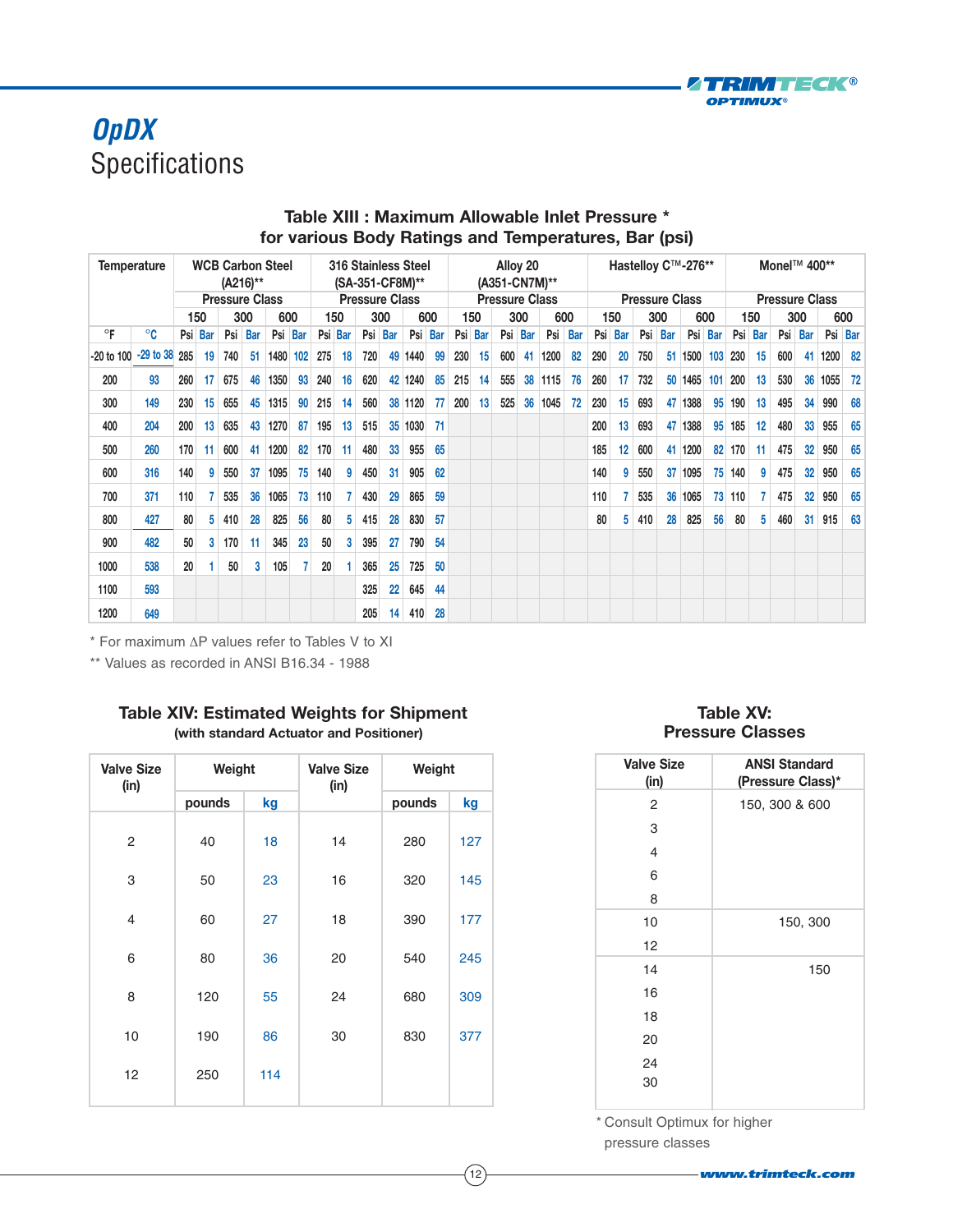## **OpDX** Flow Coefficients,  $C_V$



| Table XVI: Flow Coefficients, C <sub>v</sub> - Shaft UPSTREAM |  |
|---------------------------------------------------------------|--|
|---------------------------------------------------------------|--|

| <b>Valve Size</b> | C <sub>y</sub> - Percent Open |       |       |       |       |      |      |      |      |      |  |  |  |  |  |
|-------------------|-------------------------------|-------|-------|-------|-------|------|------|------|------|------|--|--|--|--|--|
| (in)              | 100                           | 90    | 80    | 70    | 60    | 50   | 40   | 30   | 20   | 10   |  |  |  |  |  |
| 2                 | 63                            | 67    | 70    | 66    | 61    | 53   | 43   | 23   | 10.7 | 2.5  |  |  |  |  |  |
| 3                 | 134                           | 136   | 128   | 127   | 120   | 101  | 77   | 49   | 27   | 8.3  |  |  |  |  |  |
| $\overline{4}$    | 349                           | 346   | 325   | 311   | 289   | 237  | 174  | 109  | 52   | 12.6 |  |  |  |  |  |
| 6                 | 817                           | 729   | 626   | 540   | 420   | 320  | 236  | 160  | 95   | 29   |  |  |  |  |  |
| 8                 | 1644                          | 1535  | 1244  | 1041  | 807   | 602  | 411  | 271  | 159  | 54   |  |  |  |  |  |
| 10                | 2780                          | 2627  | 2185  | 1750  | 1363  | 991  | 668  | 434  | 245  | 100  |  |  |  |  |  |
| 12                | 4000                          | 3838  | 3243  | 2622  | 2082  | 1553 | 1046 | 649  | 362  | 153  |  |  |  |  |  |
| 14                | 6640                          | 6280  | 5280  | 4300  | 3340  | 2460 | 1670 | 1040 | 585  | 239  |  |  |  |  |  |
| 16                | 8400                          | 7720  | 6430  | 5120  | 4100  | 3110 | 2120 | 1310 | 740  | 302  |  |  |  |  |  |
| 18                | 10350                         | 9790  | 8240  | 6700  | 5210  | 3830 | 2610 | 1620 | 920  | 370  |  |  |  |  |  |
| 20                | 13670                         | 12930 | 10880 | 8850  | 6880  | 5070 | 3450 | 2140 | 1210 | 490  |  |  |  |  |  |
| 24                | 20200                         | 19120 | 16110 | 13080 | 10160 | 7490 | 5100 | 3160 | 1780 | 730  |  |  |  |  |  |



Table XVII: Flow Coefficients, C<sub>V</sub> - Shaft DOWNSTREAM

| <b>Valve Size</b> |       | $C_v$ - Percent open |       |       |      |      |      |      |      |     |  |  |  |  |  |  |
|-------------------|-------|----------------------|-------|-------|------|------|------|------|------|-----|--|--|--|--|--|--|
| (in)              | 100   | 90                   | 80    | 70    | 60   | 50   | 40   | 30   | 20   | 10  |  |  |  |  |  |  |
| $\overline{2}$    | 58    | 59                   | 60    | 60    | 57   | 49   | 38   | 22   | 10.2 | 2.4 |  |  |  |  |  |  |
| 3                 | 123   | 124                  | 120   | 115   | 111  | 99   | 81   | 54   | 29   | 8.8 |  |  |  |  |  |  |
| 4                 | 242   | 252                  | 232   | 200   | 187  | 173  | 135  | 87   | 45   | 10  |  |  |  |  |  |  |
| 6                 | 819   | 775                  | 647   | 521   | 419  | 330  | 246  | 172  | 101  | 32  |  |  |  |  |  |  |
| 8                 | 1563  | 1522                 | 1230  | 997   | 792  | 621  | 444  | 299  | 161  | 53  |  |  |  |  |  |  |
| 10                | 2640  | 2424                 | 2023  | 1593  | 1227 | 924  | 618  | 343  | 193  | 62  |  |  |  |  |  |  |
| 12                | 3860  | 3590                 | 2970  | 2380  | 1900 | 1420 | 985  | 655  | 384  | 180 |  |  |  |  |  |  |
| 14                | 6380  | 5870                 | 4890  | 3890  | 3030 | 2270 | 1600 | 1080 | 677  | 287 |  |  |  |  |  |  |
| 16                | 8070  | 7410                 | 6180  | 4930  | 3840 | 2870 | 2020 | 1360 | 856  | 364 |  |  |  |  |  |  |
| 18                | 9950  | 9150                 | 7620  | 6070  | 4730 | 3540 | 2490 | 1680 | 1050 | 448 |  |  |  |  |  |  |
| 20                | 13300 | 12220                | 10170 | 8100  | 6310 | 4720 | 3320 | 2240 | 1410 | 600 |  |  |  |  |  |  |
| 24                | 19600 | 18070                | 15010 | 11980 | 9330 | 6980 | 4910 | 3320 | 2080 | 880 |  |  |  |  |  |  |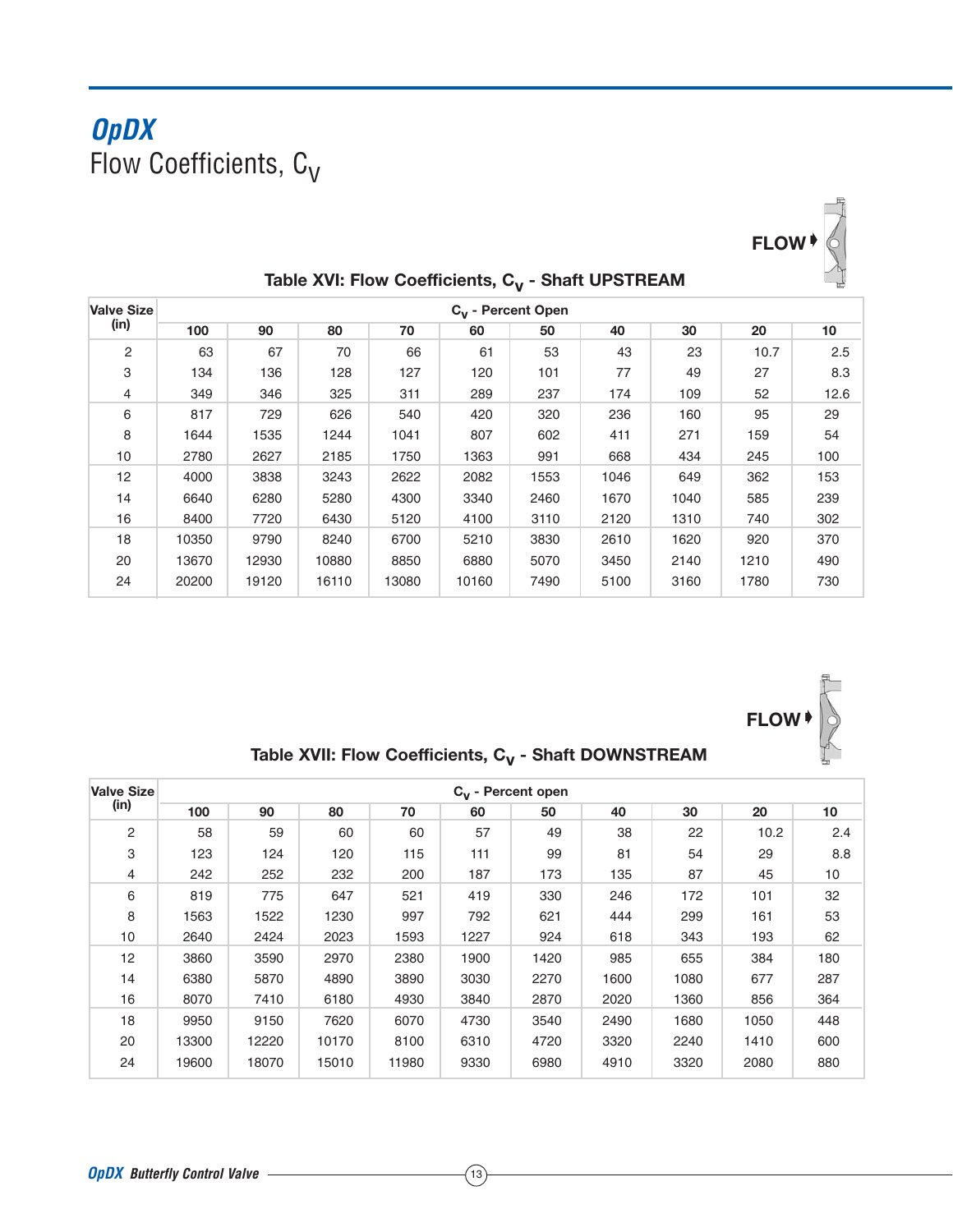

## **OpDX Dimensions**



| Table XVIII: OpDX - Dimensions (in/mm)                              |
|---------------------------------------------------------------------|
| Body Class ratings 150, 300, 600 - 2" to 8": 150, 300 - 10" and 12" |
| (with disk/shaft assembly in Classes 150/300)                       |

| <b>Valve Size</b> | Actuator    | Shaft  | A*  |    |      |     |      |     |      |     |     |     |      |     |     |     |     |    |      |     |  |  |
|-------------------|-------------|--------|-----|----|------|-----|------|-----|------|-----|-----|-----|------|-----|-----|-----|-----|----|------|-----|--|--|
| (in)              | <b>Size</b> | Diam.  |     |    | B    |     | C    |     | D    |     | Е   |     | F    |     | G   |     | Н   |    | J    |     |  |  |
|                   |             | (inch) | in  | mm | in   | mm  | in   | mm  | in   | mm  | in  | mm  | in   | mm  | in  | mm  | in  | mm | in   | mm  |  |  |
| $\overline{2}$    | 25          | .62    | 1.8 | 44 | 4.3  | 110 | 11.4 | 288 | 18.3 | 465 | 5.3 | 135 | 13,3 | 338 | 4.5 | 114 | 1.1 | 28 | 6.5  | 165 |  |  |
|                   | 50          | .62    | 1.8 | 44 | 4.3  | 110 | 11.4 | 288 | 19.1 | 485 | 7.5 | 191 | 18,3 | 465 | 5.8 | 147 | 2.0 | 51 | 9.1  | 231 |  |  |
| 3                 | 25          | .62    | 1.9 | 48 | 5.1  | 130 | 11.7 | 298 | 18.7 | 475 | 5.3 | 135 | 13,3 | 338 | 4.5 | 114 | 1.1 | 28 | 6.5  | 165 |  |  |
|                   | 50          | .62    | 1.9 | 48 | 5.1  | 130 | 11.7 | 298 | 19.5 | 495 | 7.5 | 191 | 18,3 | 465 | 5.8 | 147 | 2.0 | 51 | 9.1  | 231 |  |  |
| $\overline{4}$    | 25          | .75    | 2.1 | 54 | 5.9  | 151 | 12.4 | 315 | 19.4 | 493 | 5.3 | 135 | 13,3 | 338 | 4.5 | 114 | 1.1 | 28 | 6.5  | 165 |  |  |
|                   | 50          | .75    | 2.1 | 54 | 5.9  | 151 | 12.4 | 315 | 20.2 | 513 | 7.5 | 191 | 18,3 | 465 | 5.8 | 147 | 2.0 | 51 | 9.1  | 231 |  |  |
| 6                 | 50          | .87    | 2.3 | 57 | 7.6  | 192 | 14.3 | 363 | 22.1 | 561 | 7.5 | 191 | 18,3 | 465 | 5.8 | 147 | 2.0 | 51 | 9.1  | 231 |  |  |
|                   | 100         | .87    | 2.3 | 57 | 7.6  | 192 | 14.3 | 363 | 24.5 | 622 | 8.5 | 216 | 22,9 | 582 | 7.5 | 191 | 2.4 | 61 | 12.5 | 318 |  |  |
| 8                 | 50          | 1.12   | 2.5 | 64 | 8.6  | 219 | 16.3 | 415 | 24.1 | 612 | 7.5 | 191 | 18,3 | 465 | 5.8 | 147 | 2.0 | 51 | 9.1  | 231 |  |  |
|                   | 100         | 1.12   | 2.5 | 64 | 8.6  | 219 | 16.3 | 415 | 26.5 | 673 | 8.5 | 216 | 22,9 | 582 | 7.5 | 191 | 2.4 | 61 | 12.5 | 318 |  |  |
| 10                | 50          | 1.12   | 2.8 | 71 | 9.7  | 246 | 17.5 | 444 | 25.2 | 640 | 7.5 | 191 | 18,3 | 465 | 5.8 | 147 | 2.0 | 51 | 9.1  | 231 |  |  |
|                   | 100         | 1.12   | 2.8 | 71 | 9.7  | 246 | 17.5 | 444 | 27.7 | 704 | 8.5 | 216 | 22,9 | 582 | 7.5 | 191 | 2.4 | 61 | 12.5 | 318 |  |  |
| 12                | 100         | 1.50   | 3.2 | 81 | 11.2 | 283 | 18.7 | 474 | 28.9 | 734 | 8.5 | 216 | 22,9 | 582 | 7.5 | 191 | 2.4 | 61 | 12.5 | 318 |  |  |

- Dimensions for reference only. Certified drawings provided if required. - For sizes 14" to 30" consult Optimux.

\* Body according to MSS SP67.